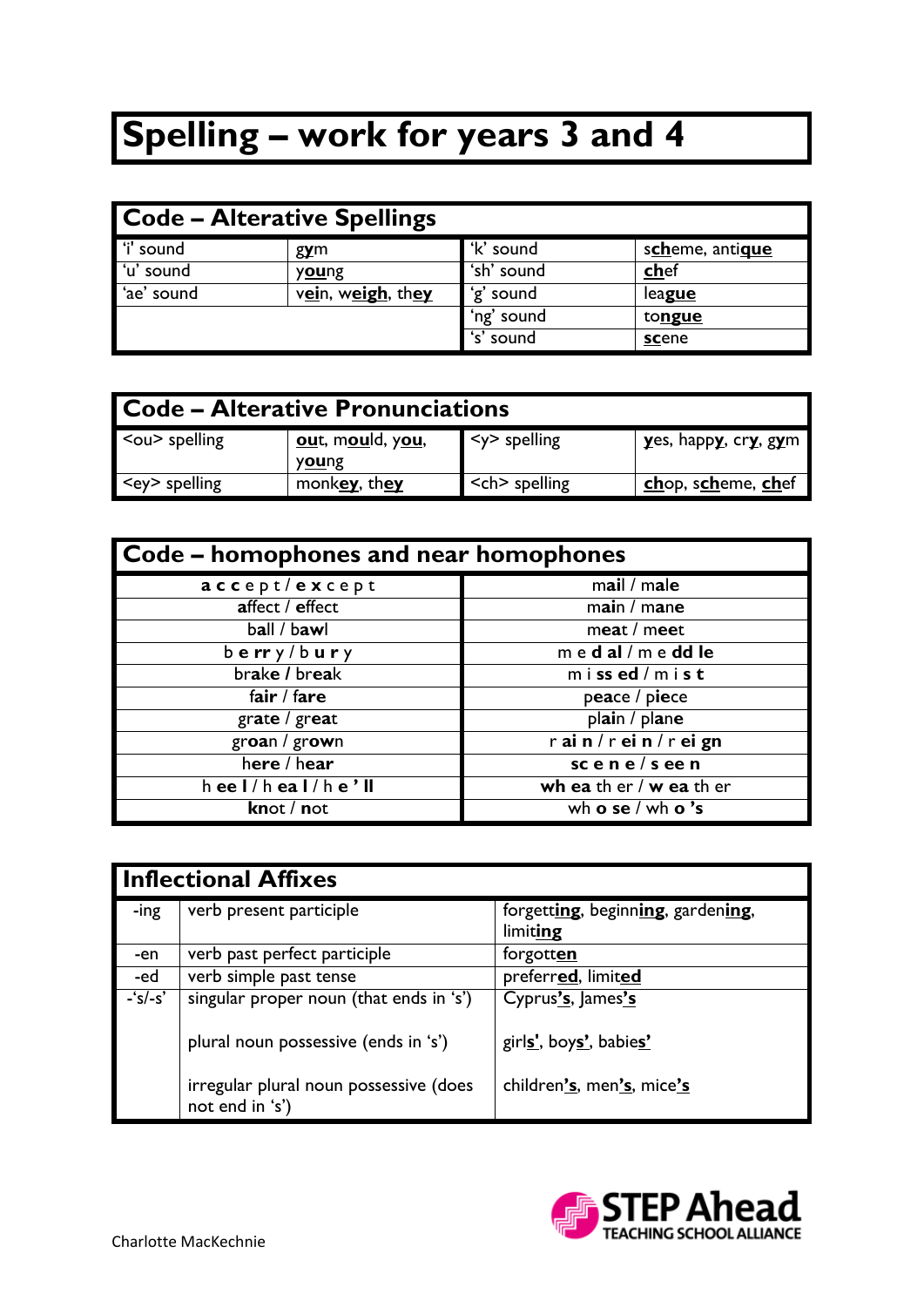## **Spelling – year 3 and 4 (continued)**

| <b>Derivational Affixes</b> |                                                          |                                                                                        |
|-----------------------------|----------------------------------------------------------|----------------------------------------------------------------------------------------|
| -er                         | transforms a verb into a noun                            | beginner, gardener                                                                     |
| pre-                        | before                                                   | prefer                                                                                 |
| $dis-$                      | Latin prefix meaning 'apart' or having a                 | disagree, disobey                                                                      |
|                             | negative/reversing force                                 |                                                                                        |
|                             |                                                          |                                                                                        |
|                             | (or appearing in loanwords from Latin)                   | disappoint                                                                             |
| mis-                        | Middle English prefix meaning 'ill' or                   | misbehave, mislead, misspell                                                           |
|                             | 'wrong'                                                  |                                                                                        |
| in-                         | meaning 'not' or 'opposite of'                           | inactive, incorrect                                                                    |
| im-                         | variant of 'in-'; used before 'p'                        | impatient, imperfect, impossible                                                       |
| im-                         | variant of 'in-'; used before 'm'                        | immature, immortal                                                                     |
| il-                         | variant of 'in-'; used before 'l'                        | illegal, illegible                                                                     |
| ir-                         | variant of 'in-'; used before 'r'                        | irregular, irrelevant                                                                  |
| re-                         | Middle English prefix meaning 'again'                    | redo, refresh, return, reappear,                                                       |
|                             |                                                          | redecorate                                                                             |
| sub-                        | Latin prefix meaning 'under'                             | subdivide, subheading, subheading,                                                     |
|                             |                                                          | submarine, submerge                                                                    |
|                             |                                                          |                                                                                        |
|                             | (or occurring in loanwords from Latin)                   | subject, subtract                                                                      |
| inter-                      | Middle English prefix meaning                            | interact, intercity, international,                                                    |
|                             | 'between' or 'among'                                     | interrelated                                                                           |
| super-                      | Latin prefix meaning 'above'                             | supermarket, superman, superstar                                                       |
|                             |                                                          |                                                                                        |
|                             | (or occurring in loanwords from Latin)                   | superficial, supersede                                                                 |
| anti-                       | Middle English prefix meaning 'against'                  | antiseptic, anticlockwise, antisocial                                                  |
|                             | or 'opposite of'                                         |                                                                                        |
| auto-                       | Greek prefix meaning 'self' or 'own'                     | autobiography, autograph                                                               |
| -ly                         | added to an adjective to form an                         | sadly, completely                                                                      |
|                             | adverb                                                   |                                                                                        |
|                             | where the root word ends with $\leq$   usually, finally, |                                                                                        |
|                             | spelling of /l/                                          |                                                                                        |
|                             | where the root word ends with <y></y>                    | happily, angrily                                                                       |
|                             | spelling of /ee/                                         |                                                                                        |
|                             | where the root word ends with the                        | gently, simply, humbly, nobly                                                          |
|                             | $\leq$ le> spelling of /l/                               |                                                                                        |
|                             | where the root word ends with -ic                        | basically, frantically, comically<br>(*the 'a' is elided in speech<br>e.g. co-mic-lee) |